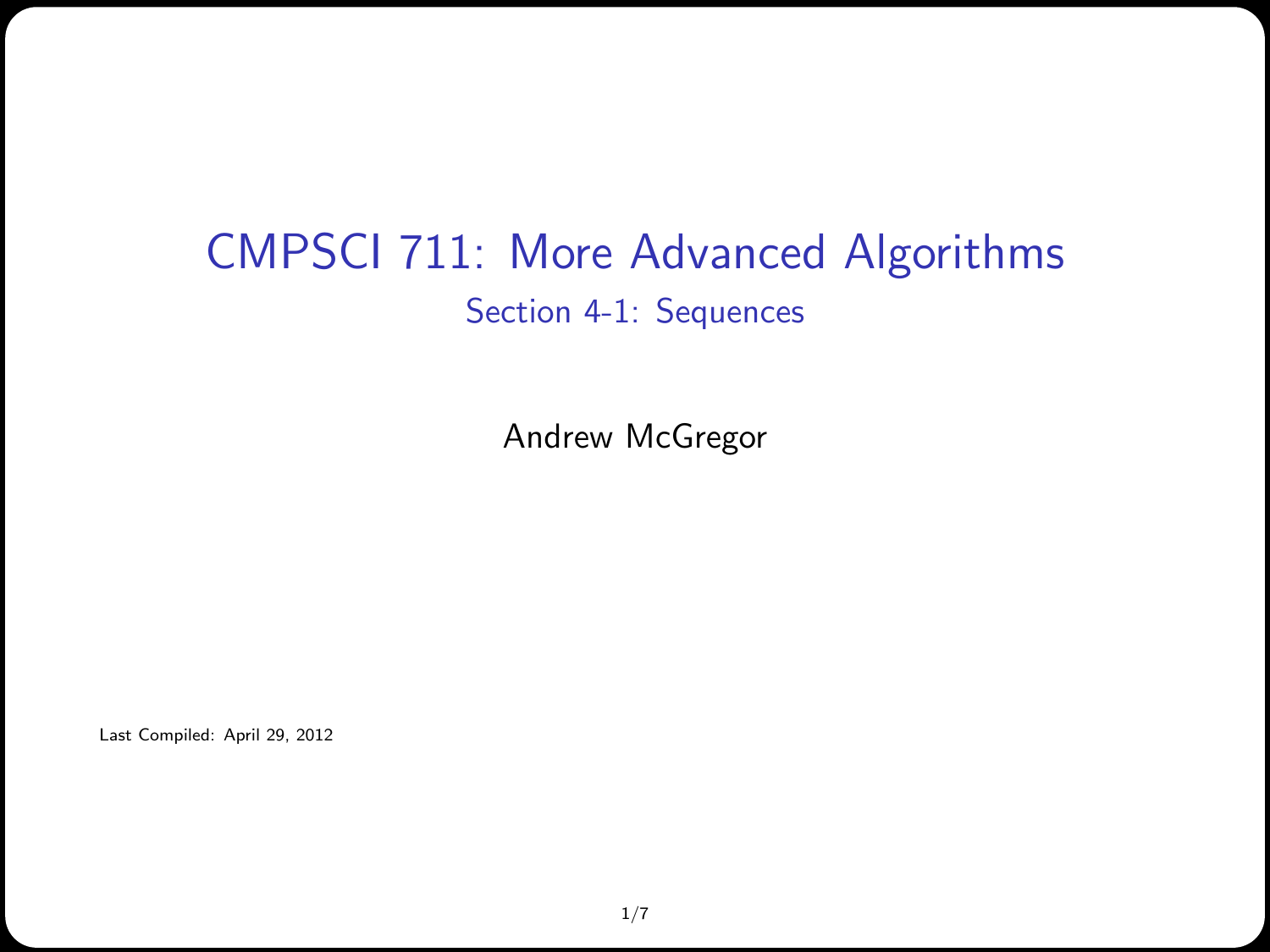#### **Outline**

[Sequences and Strings](#page-1-0)

<span id="page-1-0"></span>[Longest Increasing Subsequence](#page-5-0)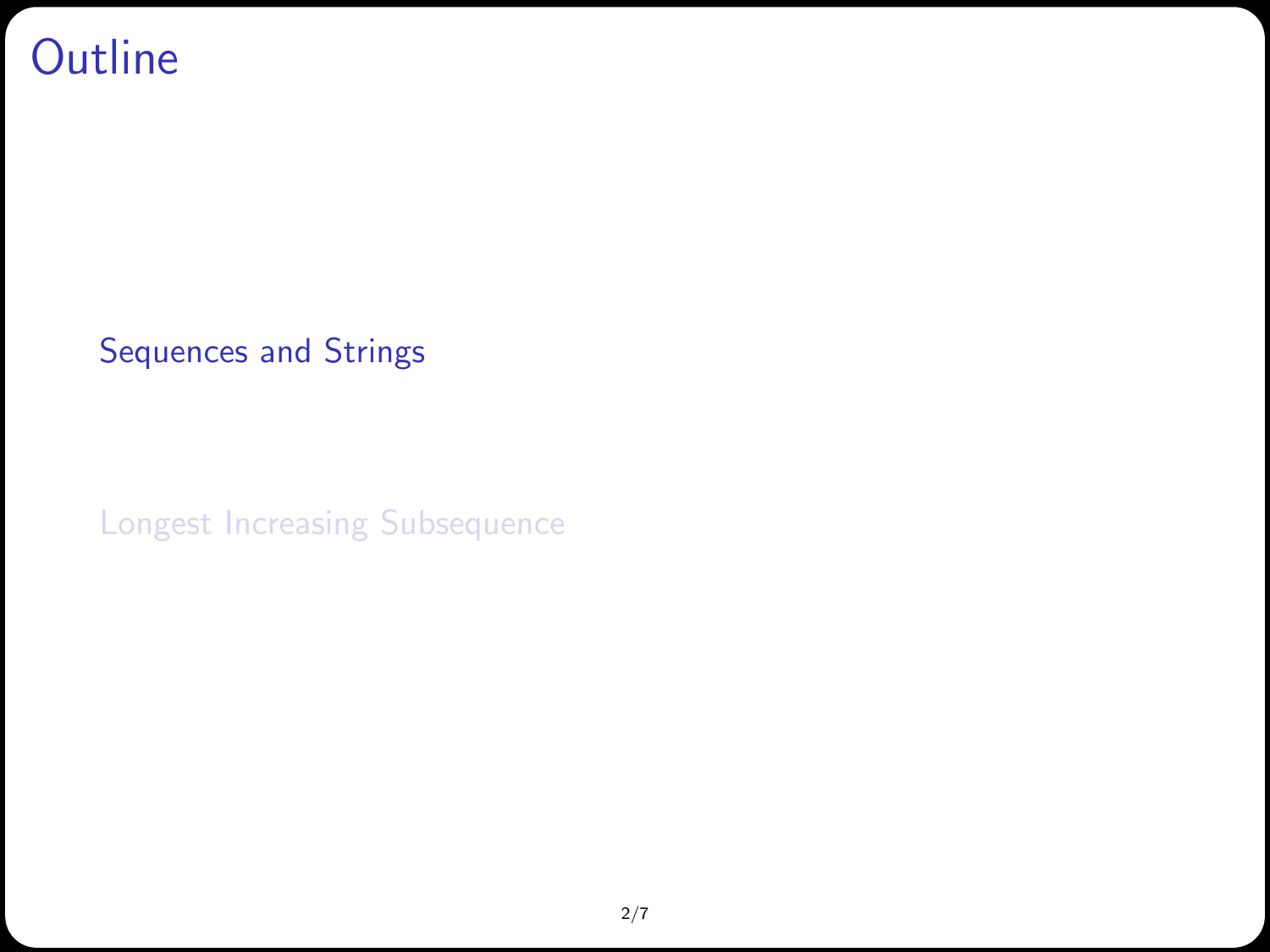# Bracket Matching

 $\triangleright$  Consider a length m stream of round and square brackets, e.g.

 $[ ] ( [ ] ] ( [ ] ] )$ 

- $\triangleright$  Say sequence is well-balanced if corresponding open and close brackets are of the same type.
- ► Can we recognize a well-balanced sequence in  $O(\sqrt{n})$  space?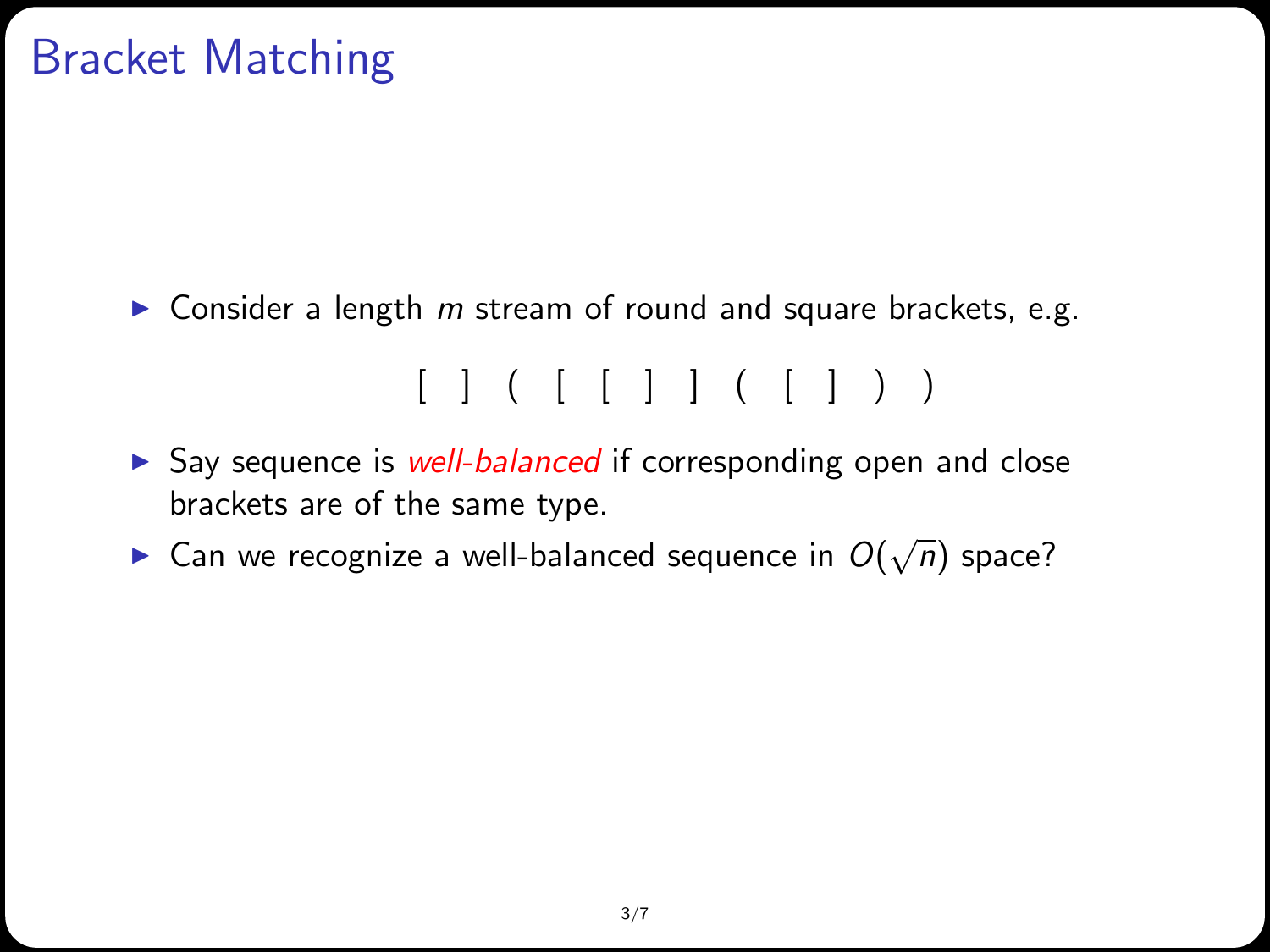### First Part of Result

Say a sequence is  $t$ -turn if there are  $t$  open brackets immediately followed by a close bracket. E.g., following sequence is 3-turn:

 $[ ] ( [ ] ] ( [ ] ] )$ 

 $\blacktriangleright$  Helpful to consider sequence in 2D representation where *height* corresponds to excess of open brackets amongst preceding brackets.

[ ] [ ] [ ] ( ) [ ] ( )

- I Using  $O(t)$  memory, it's possible to determine height h of each new bracket and whether it's the 1st, 2nd, . . . bracket at this height.
- As we read each symbol  $\alpha$ , generate updates to  $x, y \in \{0, 1, 2\}^{t \times m}$

$$
x_{h,i} \leftarrow x_{h,i} + \begin{cases} 1 & \text{if } \alpha = \text{``("} \\ 2 & \text{if } \alpha = \text{``["} \end{cases} \qquad y_{h,i} \leftarrow y_{h,i} + \begin{cases} 1 & \text{if } \alpha = \text{``}" \text{''} \\ 2 & \text{if } \alpha = \text{``["} \end{cases}
$$

if  $\alpha$  is the *i*-th bracket at height *h*. Then it suffices to check whether  $x = y$  and this can be done by sketching or finger-printing.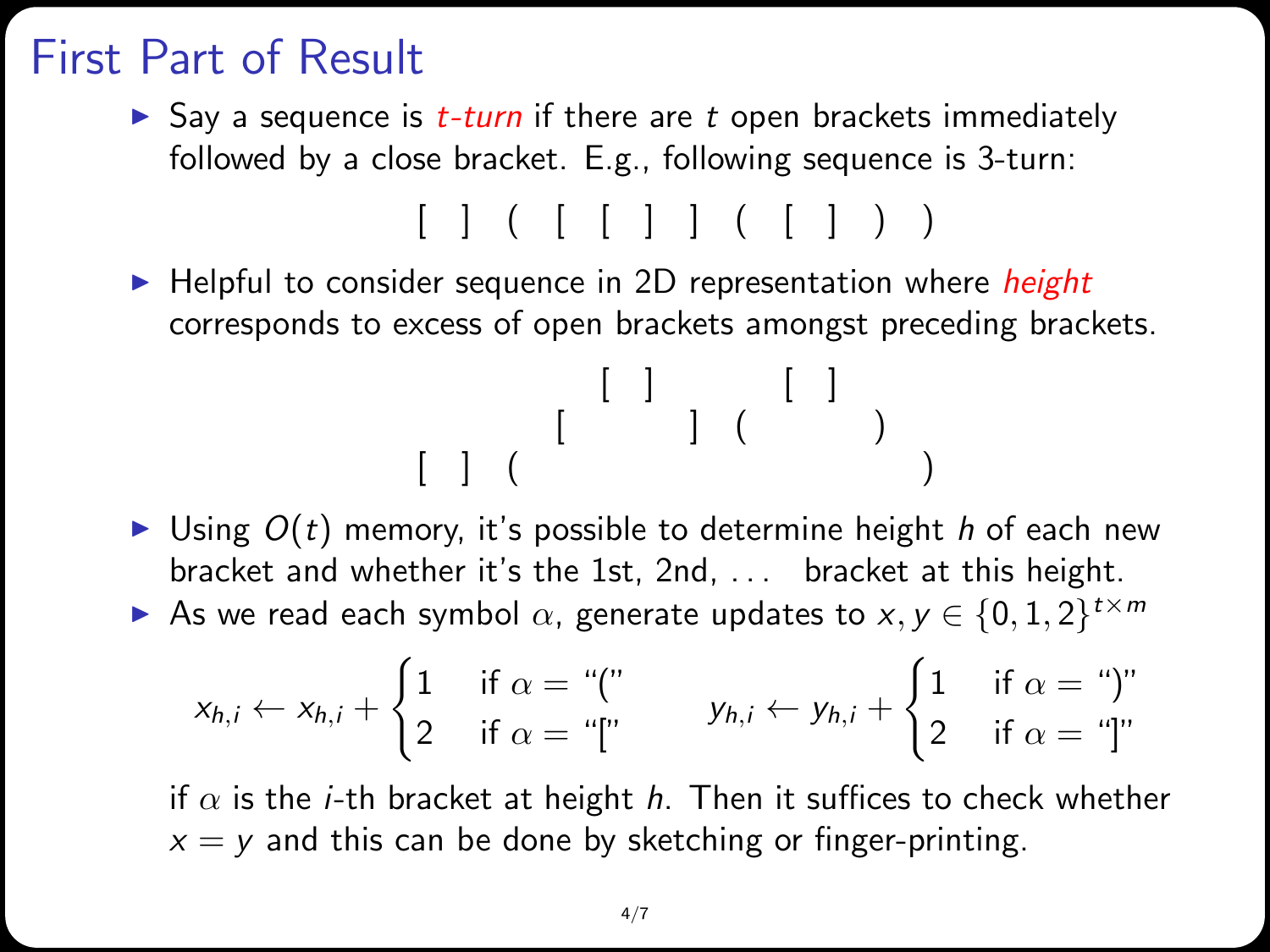## Second Part of Result

- If we can ensure  $t = O(\sqrt{n})$  the desired result follows.
- ► Buffer length- $\sqrt{n}$  segments and perform all cancelations within each segment before passing it to the  $t$ -turn algorithm. E.g.,

[ ] (  [ [ ]  ] ( [  ] ) ) becomes (  [  ] ( [  ] ) )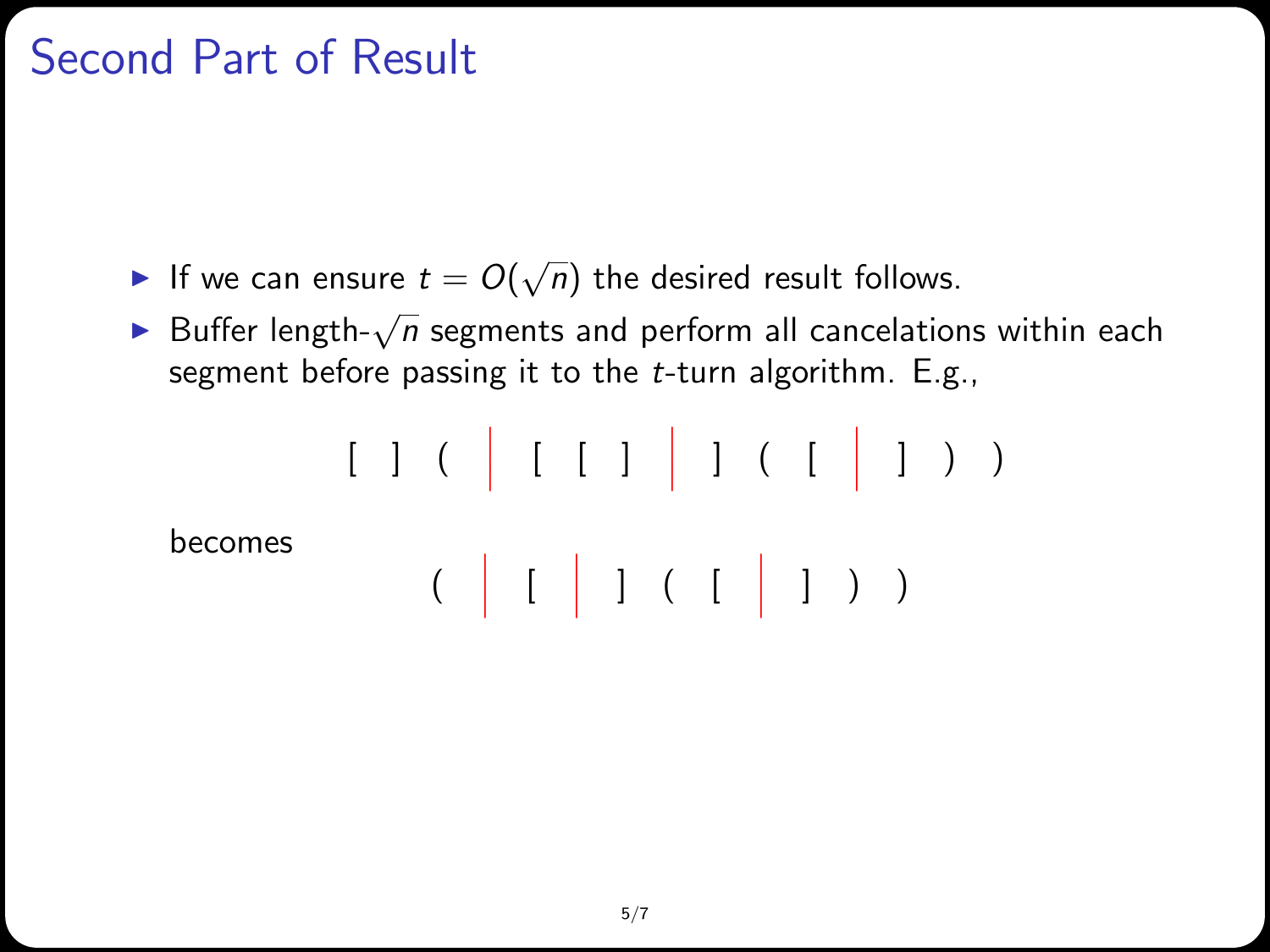#### **Outline**

[Sequences and Strings](#page-1-0)

<span id="page-5-0"></span>[Longest Increasing Subsequence](#page-5-0)